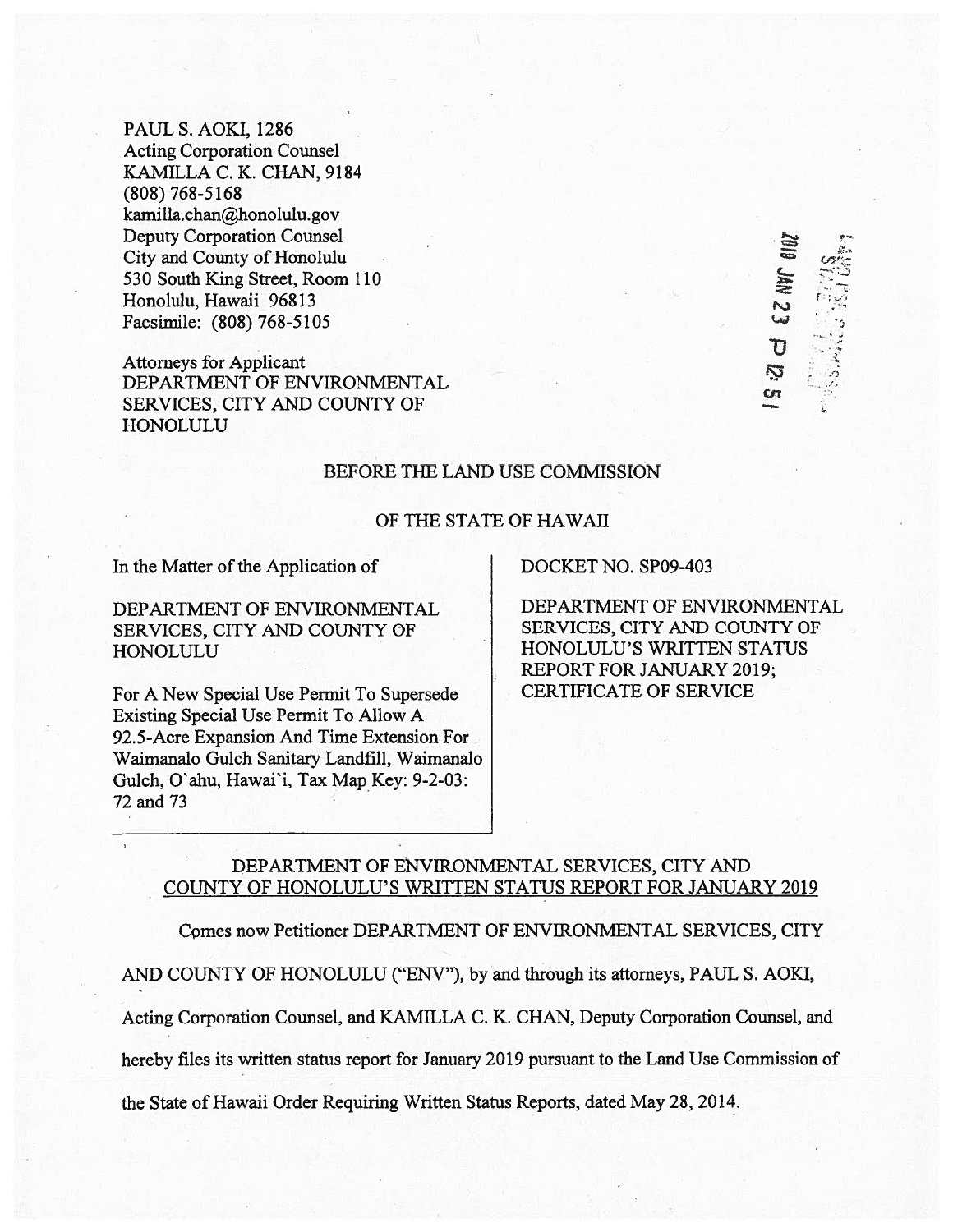On January 15, 2019, the Honolulu Planning Commission served upon the parties its proposed Findings of Fact, Conclusions of Law, and Decision and Order ("Proposed Decision and Order"). Written comments or objections to the Proposed Decision and Order are due on February 8, 2019, and <sup>a</sup> hearing is set for February 28, 2019, at 1:30 p.m. in the Mission Memorial Conference Room, Mission Memorial Building, 550 South King Street, Honolulu, Hawaii.

DATED: Honolulu, Hawaii, January 23, 2019.

PAUL S. AOKI Acting Corporation Counsel

 $By \sim$ 

KAMILLA C. K. CHAN Deputy Corporation Counsel Attorneys for Applicant DEPARTMENT OF ENVIRONMENTAL SERVICES, CITY AND COUNTY OF HONOLULU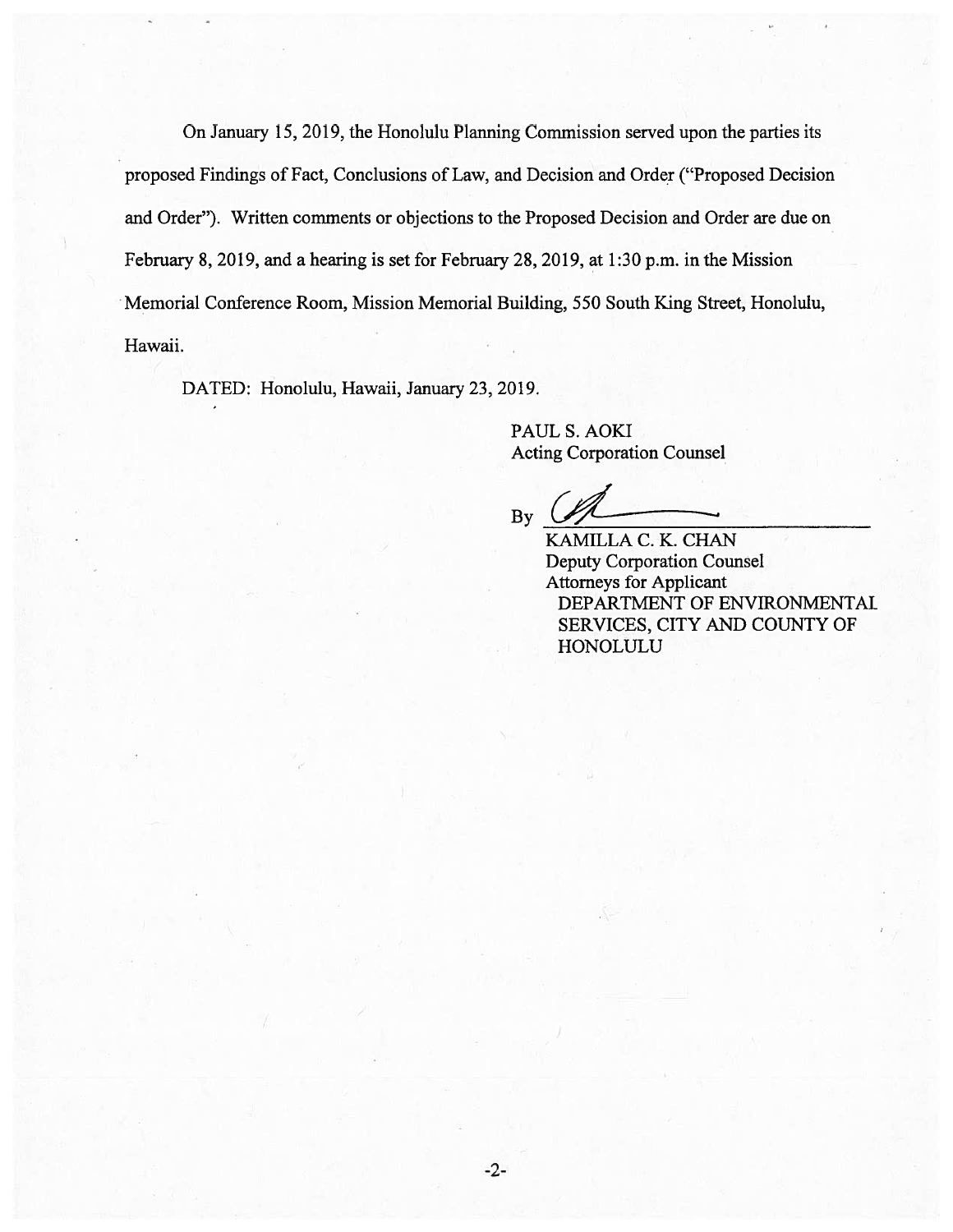### BEFORE THE LAND USE COMMISSION

# OF THE STATE OF HAWAII

In the Matter of the Application of DOCKET NO. SP09-403

SERVICES, CITY AND COUNTY OF HONOLULU

For A New Special Use Permit To Supersede Existing Special Use Permit To Allow A 92.5-Acre Expansion And Time Extension For Waimanalo Gulch Sanitary Landfill, Waimanalo Gulch, O'ahu, Hawai'i, Tax Map Key: 9-2-03: 72 and 73

DEPARTMENT OF ENVIRONMENTAL CERTIFICATE OF SERVICE

## CERTIFICATE OF SERVICE

I hereby certify that a copy of the DEPARTMENT OF ENVIRONMENTAL

SERVICES, CITY AND COUNTY OF HONOLULU'S WRITTEN STATUS REPORT

FOR JANUARY 2019 was duly served by either hand-delivery or U. S. Mail, postage prepaid,

by certified mail, return receipt requested, to the following on the date below, addressed as

follows:

#### **Delivery**

Mail

Leo Asuncion, Director X Office of Planning 235 South Beretania Street, 6<sup>th</sup> Floor Honolulu, Hawaii 96813

Brian Yee, Esq. X Deputy Attorney General Hale Auhau, Third Floor 425 Queen Street Honolulu, Hawaii 96813